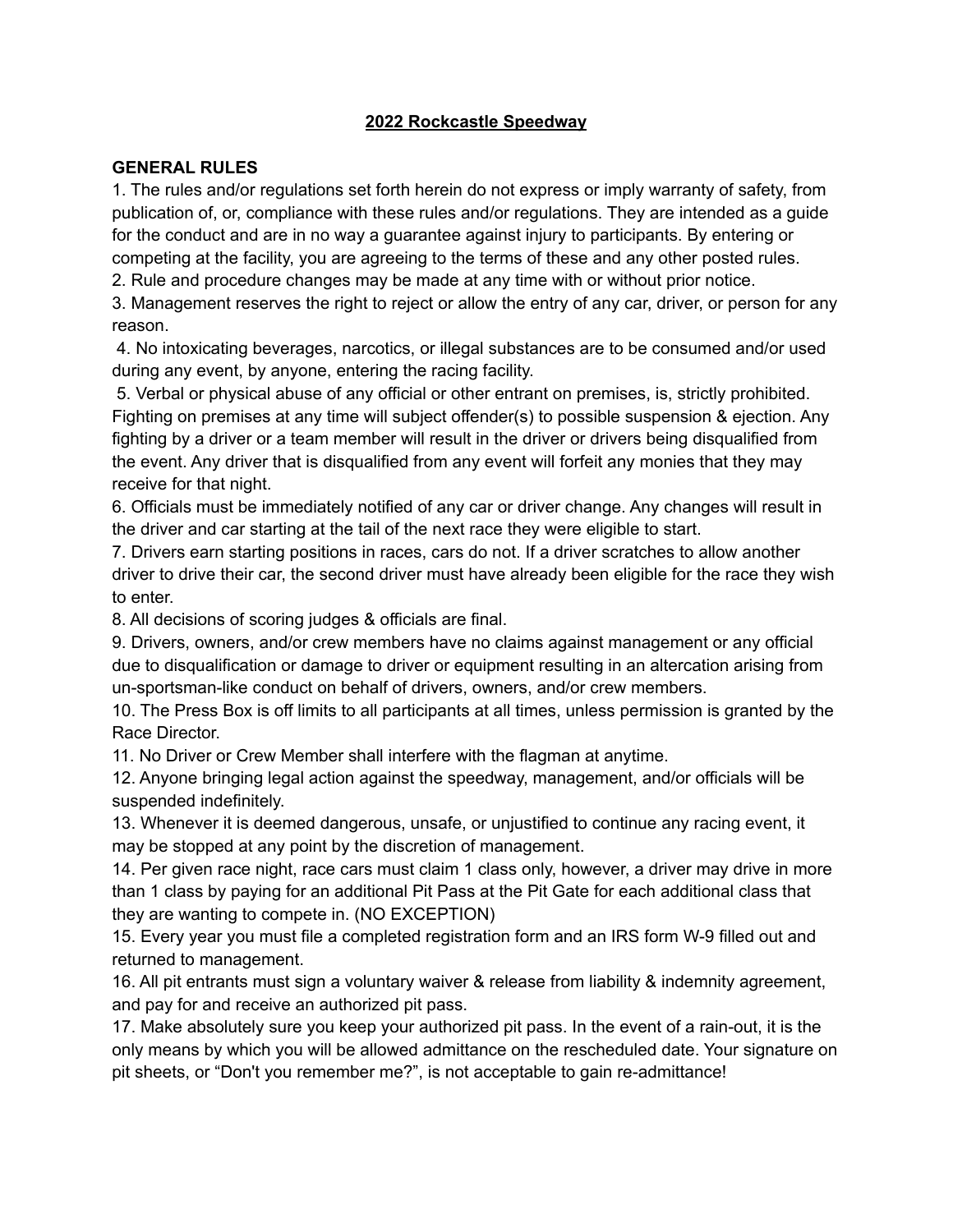18. Anyone caught illegally entering pits & cannot produce an authorized pit pass will be immediately ejected from track. Management reserves the right to ask for proof of admission at any time. Management also reserves the right to pursue legal action against anyone trespassing anywhere on speedway property.

19. Pay-off procedure: Only owner and/or driver may pick up any prize monies. Be prepared to show a valid driver's license or some other form of I.D. if you are asked.

20. Prize monies left unclaimed over 14 days will become the property of Richmond Raceway. 21. The management reserves the right due to inclement weather conditions and/or any unforeseen conditions, to make changes in the posted pay-off structure. You will be notified as soon as possible if this condition arises.

22. A Rain-out will be declared unless the 1st Feature Race is complete. After that point NO RAIN CHECKS will be issued. Any Feature with  $\frac{1}{2}$  the laps completed will be paid according to the way they were running when rained out.

23. Receivers and Transponders are mandatory in all divisions anytime a driver is on race track. 24. Due to insurance regulations, 4 wheelers are only permitted in the pit area. They are NOT allowed in the parking lots or any other areas of the track. Also, 4 wheelers may only be operated by persons 16 years of age or older.

25. The track reserves the right to tire test any class at any time.

\*\*Any top 5 finisher can request a tire test for \$200.00. It must be immediately following the race at tech.

\*\* Anyone found with chemically altered tires, will be suspended for 3 races and will lose all their points accumulated up to that race and money won in that event. Anyone found a 2nd time with chemically altered tires will be suspended for the remainder of the season. If a Tire Sample is taken from any car out of the "A"-Main, the drivers money will be held until the tire sample has cleared the lab.

## **Flag Rules**

\* **Green Flag**: (Green Light) Racing is underway on the entire track. Anyone advancing position(s) prior to the green green flag is subject to being black-flagged. All cars must complete the first lap for an official start.

\***Yellow Flag**: (Yellow Light) Means caution. There is NO racing back to the start finish line. Cars will line up according to the last scored lap. Any car not maintaining a slow and cautious speed is subject to being black flagged or disqualification.

\***White Flag**: One lap to go!

\***Black Flag**: Driver has been disqualified, and must go to the pits. Once a driver receives the black flag the car will be dropped from scoring.

\***Red Flag**: Stop regardless of position on track, and do not proceed unless and/or until an official authorizes you to move your car.

\***Blue/Yellow**: Lay-over flag, means lapped cars move to the bottom of the track.

## **SAFETY EQUIPMENT**

1. NO batteries to be located in the drivers' compartment/cockpit.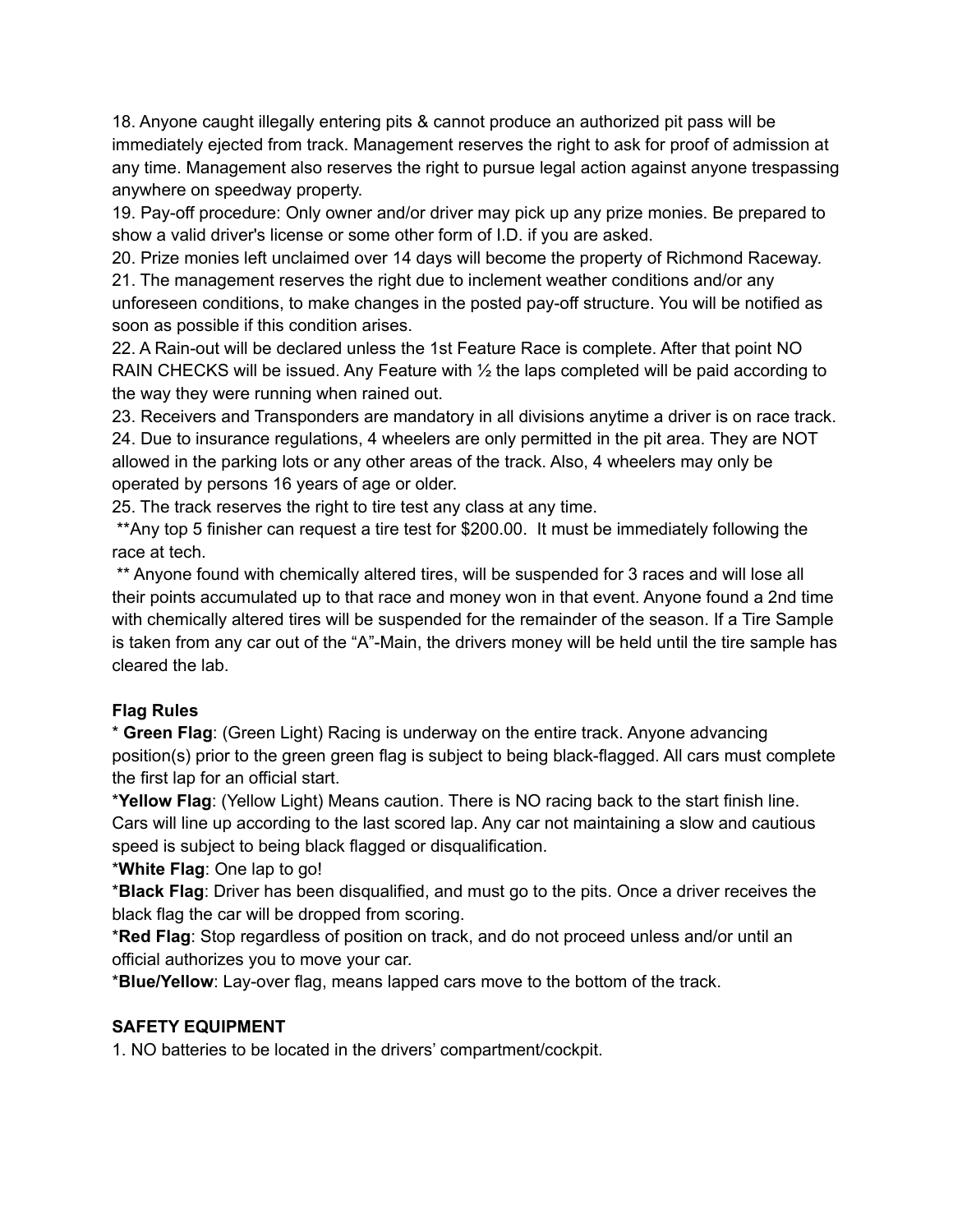2. Full containment racing seats are Strongly Recommended. All seats must be mounted properly & securely per the Technical Directors recommendations. The use of Grade 5 or better hardware is also required to attach the seat to the chassis.

3. The use of a 5, 6 or 7 point driver restraint system certified to SFI Spec 16.1 or 16.5 is REQUIRED no exceptions. All driver restraint systems shall not be in excess of 3 years of age past the date of manufacture. The use of a 7 point driver restraint system is strongly recommended. All mounting points of the racing harness MUST be mounted properly in accordance with the manufacturer's instructions, and securely mounted to the chassis with the use of grade 5 or better hardware.

4. Window Nets certified to SFI Spec 27.1 are highly recommended and must be mounted in accordance with the manufacturer's instructions and technical director's satisfaction.

5. A driveline "sling" is Recommended.

6. A helmet certified to Snell SA2000, SA2005 or SA2010 Standard or SFI Spec 31.1A, 31.1/2005 or 31.1/2010 is REQUIRED.

7. A driver suit certified to SFI Spec 3.2A/5 is mandatory.

8. Gloves certified to SFI Spec 3.3/5 are mandatory.

9. Fire resistant socks are Highly Recommended.

\* At all times, a driver must have a helmet, gloves, and a full firesuit (1 or 2 piece acceptable). 10. Eighteen (18)-gauge steel or one and one-eighth inch (1 1/8") aluminum "cockpit tub" to protect front, sides and rear of driver is HIGHLY RECOMMENDED.

11. Head and Neck Restraint Devices/Systems are Highly Recommended

12. At all times during an Event (practice, qualifying, and competition), drivers must connect their helmet to a head and neck restraint device/system certified to SFI Spec 38.1. The device/system must display a valid SFI Spec 38.1 label. The head and neck restraint device/system, when connected, must conform to the manufacturer's mounting instructions, and must be configured, maintained and used in accordance with the manufacturer's instructions 13. It is the responsibility of the driver, not speedway officials, to ensure that his/her device/system is certified to SFI Spec 38.1, correctly installed, maintained, and properly used.

# **ON TRACK RULES**

1. Working on cars, on track, is prohibited.

2. No one except drivers, their cars, & track officials are allowed on track after racing begins. 3. There is NO PITTING under Yellow allowed during Heats & B-mains. (Feature will have a "Hot Pit")

4. If you bring out a caution, you go to the tail. Anyone who makes contact will be considered part of the caution. Anyone who stops on track during the caution will be considered part of the caution. On initial starts, if a caution comes out for only (1) car, that car will restart on the tail. If it is a Multi-car caution, everyone will get their starting spots back. Stopping at an official under yellow flag conditions for certain safety reasons is allowed. (Note: In a Yellow or Red Flag situation, officials will revert to previous scored lap or initial start.)

5. Officials reserve the right to penalize drivers that either directly cause or intentionally cause a caution. If officials determine that a driver intentionally caused a caution, officials may disqualify the driver for the night.

6. Any car causing 2 cautions in a single race will be black flagged.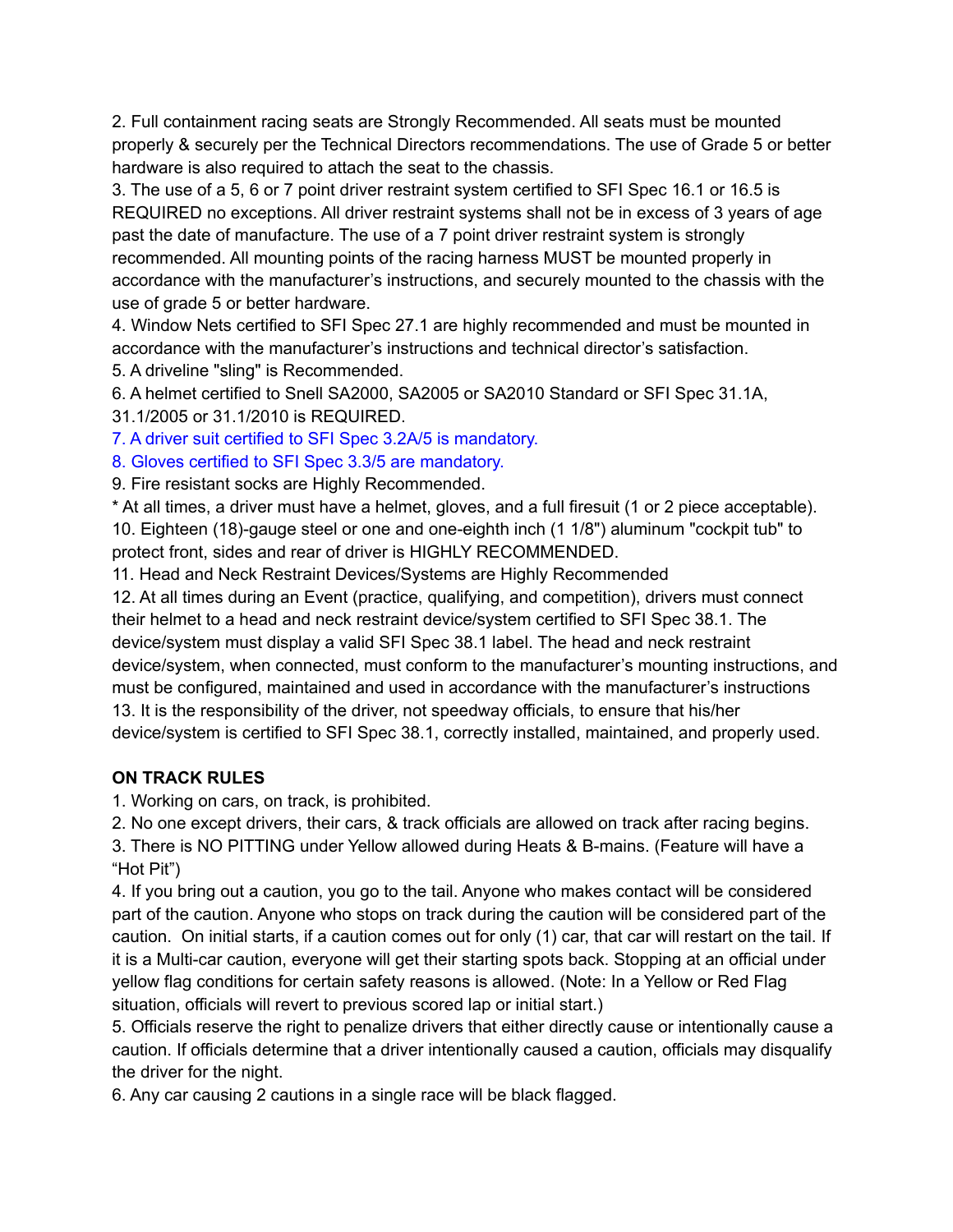7. Anything dragging or hanging on a car that is determined unsafe will cause that car to be black flagged.

8. Under Green Flag Condition, you may enter the infield from the Back-stretch or Front-stretch if you have a problem. YOU MAY NOT RE-ENTER THE TRACK DURING GREEN FLAG CONDITIONS. Once you pull to the infield you will be considered out for the remainder of that race.

9. Under a red flag, there is no working on cars on the track. Cars will not be allowed to go to infield for work.

10. After receiving the checkered flag, cars are to slow down and exit the track in turn 2, unless you are required to scale in the infield. DO NOT stay in the throttle or continue around the track. 11. Anyone jumping the start will be given one warning. Second offense will result in a one row penalty.

12. On the third complete restart of any race, which is not the result of someone jumping; the field may be put in single file order.

13. All Starts will utilize a Designated Box. The pole-sitter will set the pace of the field. ABSOLUTELY NO LAYING BACK OR BRAKE CHECKING! All cars are to stay nose-to-tail and side-by-side. ABSOLUTELY NO ACCELERATING UNTIL YOUR CAR ENTERS THE DESIGNATED BOX. All restarts in Heats and Bmains will be single-file. On single-file restarts a cone will be utilized to keep cars in a single line. The Start will still take place in the box at the cone. Passing before, hitting, or going under the cone will result in offending car being penalized 2 spots + 1 spot for every car passed at the next yellow flag or end of the race whichever occurs first. During the Feature race we will utilize Delaware Double-file restarts for up to 3 attempts. 14. If a car leaves the track and goes to the actual pit area during any race, that car is considered out of that race and will not be allowed to return to the track for that race. 15. Any disqualification, for any reason, will result in forfeiture of all monies and points for that event.

16. Receivers and Transponders are Mandatory in all events.

17. All regular show events in all divisions will have a 5-minute plus 1-minute per lap time limit starting with the initial green flag. Once the time limit is passed, the race will be allowed to continue until there is a caution flag or the race is completed. If caution occurs, the race will be given one chance at a "green-white-checkered" finish. If another caution comes out, the race will be considered complete at that point.

## IN-RACE RULES & PROCEDURES:

1. Rockcastle Speedway will utilize Transponders at all events. Transponders will be used to time and score cars during the events. Transponders will be mandatory in all divisions. Drivers will be responsible for purchasing a pouch for the Transponder. The Pouch must be mounted securely to the car, and its location will be on the Right Rear Axle Tube. If a driver does not have a pouch, they will be able to buy at the race track for \$20. Transponders will be rented on Regular shows for \$10. The driver is responsible for the Transponder in the event it gets lost or damaged. If a transponder is lost or damaged, the driver is responsible for the Replacement Cost of \$150. A driver's license will be held along with payout until the Transponder is turned back in each night. If a driver has their own Transponder, a \$5 activation fee will be charged to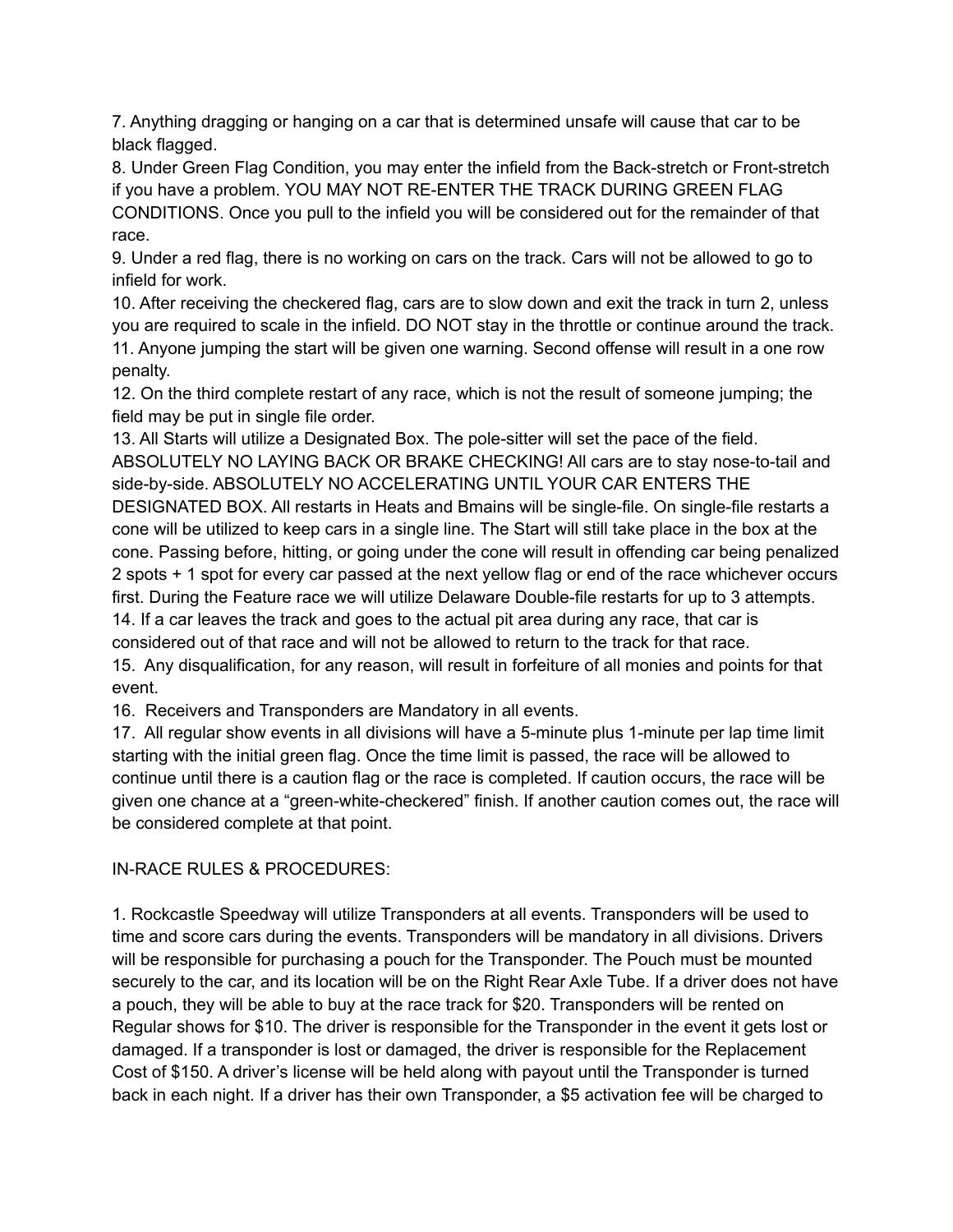use this Transponder each night. All Transponders must be Westhold brand in order to work with our loop system. (NOTE: Westhold Transponders that are the ACTIVATED style will not work with our loop system)

Once under yellow, cars will be put in single file order with all lapped cars going to the tail. The leader of the race will have the first row alone. Second place car will be given the choice of inside or outside row. When asked, drivers should give a clear indication to the official as to which row is chosen. Track officials reserve the right to make lane choice for driver if clear indication not given. Third place car will go in opposite row from the second place car. Fourth place will go behind second place, fifth behind third and so on. Each row does NOT make their own selection. Cars attempting to go in a different row than they are assigned will be sent to the tail.

Receiver start-up procedures

- 1. Remove the battery door and put AAA Battery in Receiver.
- 2. Confirm that the unit reads 454.0000
- 3. Reattach and lock the battery door.
- 4. Plugin earpiece and put foam ends in ears.
- 5. At end of night's racing remove battery and reattach door.

1. Always use new batteries: The most common problems that occur with Receivers are typically cured by putting in new batteries. Also, new batteries can sometimes be bad right out of the box, so check with a known good battery.

2. Use good quality batteries.

3. Do not put your battery in until just before going out for your heat. Receivers are not used during hot laps or qualifying, so no need to put the battery in early and reduce the life of the battery.

4. The Receiver automatically goes to the proper frequency (454.0000) when the battery is inserted and you should never need to change the channel.

5. If you experience sound distortion, try turning the volume down. Experience has shown that turning the volume to max can cause the sound to distort or break up.

6. Attach your Receiver to your belts or somewhere else close-by in a way that will not cause the earpiece to come unplugged during a race.

7. When rolling out on the track for a race, you will receive a Receiver check through your Receiver. This is to verify that everyone's units are working. You will also receive directions as to where to lineup. During green flag laps, the Receivers will only be used to call out cautions.

Typically you will hear something like "Caution, Caution, Caution, Car high in 3." After the caution is out, cars will be directed to where they belong in the lineup, and, if applicable, be told to begin double filing for a restart. On track officials may also direct you to your appropriate spot if necessary.

8. When removing the earpiece from your ears, pull on the foam piece directly rather than pulling on the wires. Pulling the wires can cause them to come loose from the ends and will void any warranty on the earpieces.